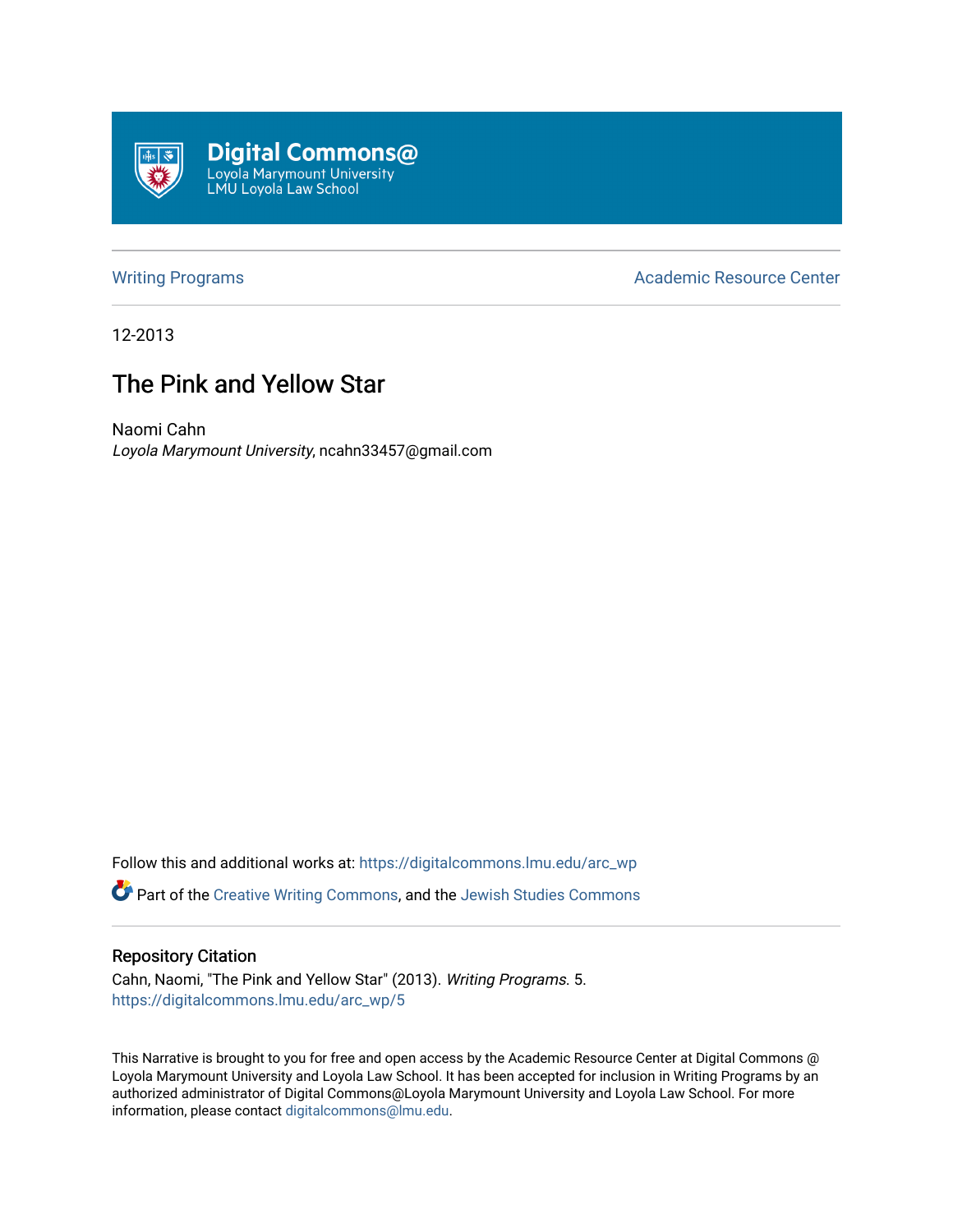The Pink and Yellow Star

by

Naomi Cahn

An essay written as part of the Writing Programs

Academic Resource Center

Loyola Marymount University

Spring 2014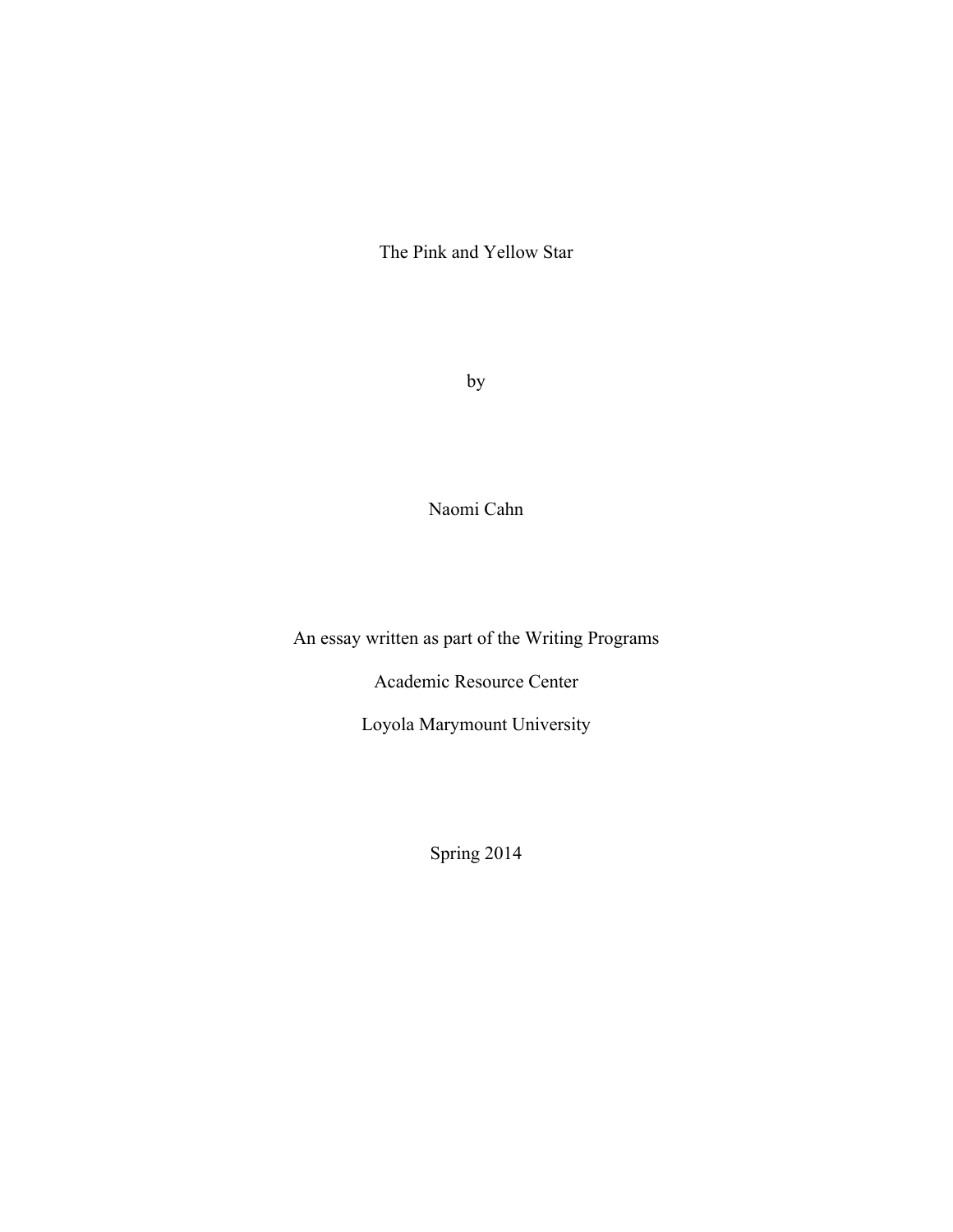#### *Late November 1942*

She could feel the train lurch forward into the night through the floorboards and the mass of bodies writhing in the cartload with her. In this dark and musty place, she trembled, feeling suffocated and defeated.

Tentatively touching her face where bruises and bloodied scratches were bound to be visible, she mournfully remembered how they'd been caught. She and Cara were discreet, their passionate embraces and loving words flesh and blood in the night, pale phantoms in the chilled light of day. But the Gestapo still managed to find them. Her love, Cara, was able to escape the round-up though she doubted the Gestapo would have harmed her. For Cara Sommer was German, and she, Miriam Hirsch, was Jewish.

And now trapped in a cattle car bound for God knows where.

## *Two days before…*

Miriam left the greengrocer's with the few fruits and vegetables the shop keep was willing to sell her, briskly making her way down the street. To loiter was to be harassed, to be harassed was to call attention to herself, and to call attention to herself was a death sentence. Her brisk pace, however, would not negate the effects of the bold yellow star sewn haphazardly onto the breast of her best jacket. It read *Jude* in accusatory black letters. Even children would jeer at her while their parents looked on with pride, and hardly any shops would serve her or her family. In the wake of the pogrom that erupted over the assassination of a German diplomat in Paris by a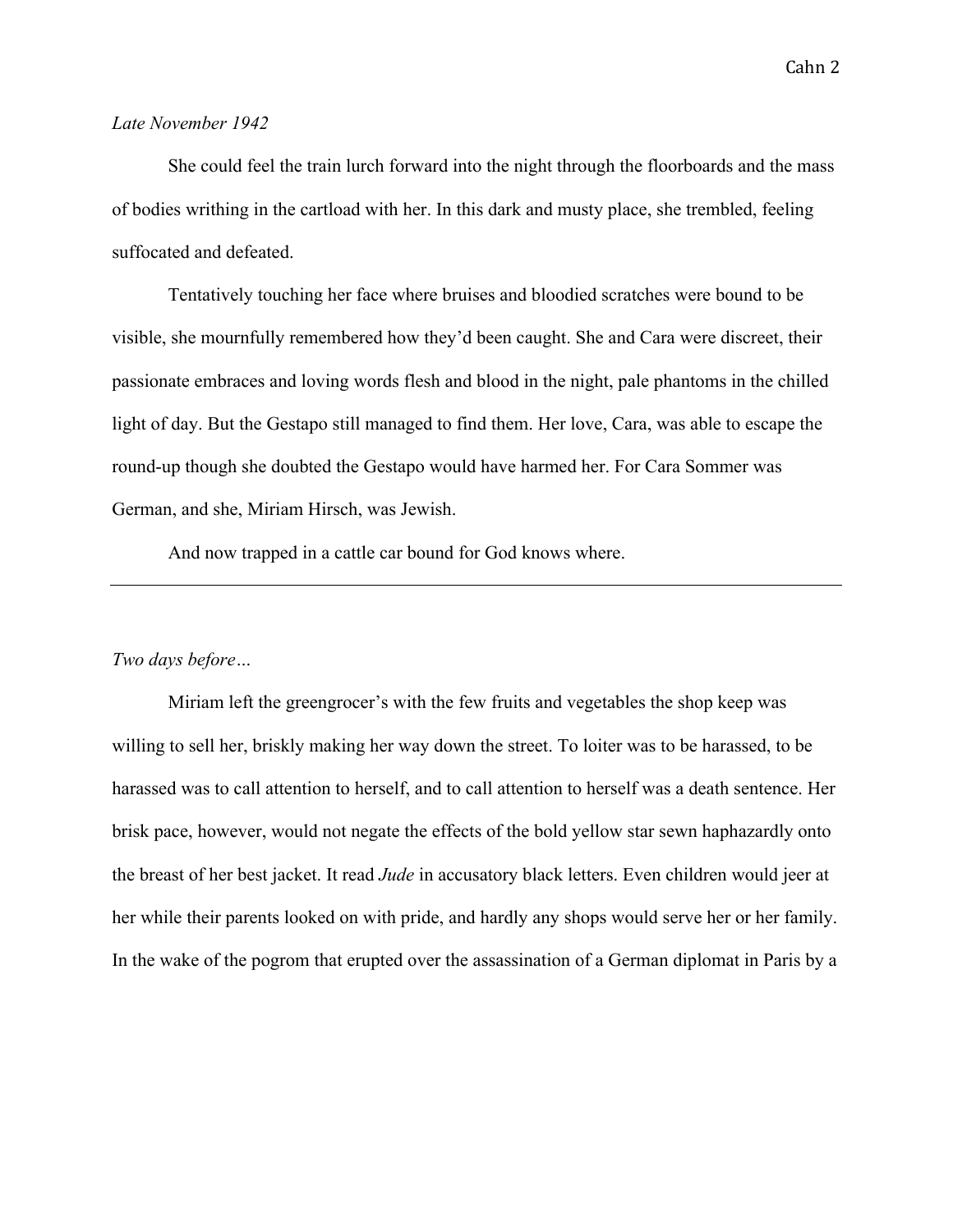Jewish teen - a boy only a year younger than Miriam - it was even more dangerous to be a Jew in Berlin $<sup>1</sup>$ </sup>

Only a little over one hundred and sixty centimeters, Miriam was a petite eighteen year old, one who could easily be lost amongst the clamor of her neighborhood's destruction. Compared to her father and two brothers with stocky builds and features that the  $NSDAP<sup>2</sup>$  would deem distinctly "Slavic" or "Jewish," Miriam was physically more like her mother - a woman of German and British descent who would hardly be defined as "Jewish" by her looks. No, Miriam looked more like the *govim*<sup>3</sup> her brothers disdained but secretly feared would break their family apart with a "warrant" and round-up. Her ash-blonde, wavy bob framed keen, grey eyes and an unassuming nose with thin lips that were almost as pale as her skin. Her looks usually made her feel like an outsider within her own family, but Miriam found that her looks would hardly become an issue once her family realized what she was doing with her *friend*, Cara.

Her thoughts quickly turned to the Berliner that had stolen her heart.

Cara Sommer was as fiery as the red, curly hair that graced her head, and stood out in the seas of grey monotony with her dazzling smile and bright blue eyes. While Miriam was meek and withdrew into herself, afraid of the rapidly changing world around her, Cara was spirited and grabbed life by the horns. Their differing personalities, however, seemed to draw them closer together rather than pull them away from the friendship initially contrived by their families. Her very Catholic mother and Miriam's very Jewish mother became fast friends when both were in the hospital after giving birth to their first-born children. Subsequently, the Sommer and Hirsch

<sup>1</sup> *Kristallnact* means "Night of Broken Glass" in German.

<sup>&</sup>lt;sup>2</sup> Also known as the Nazi Party.

<sup>3</sup> *Goyim* is the pejorative Yiddish term for non-Jews.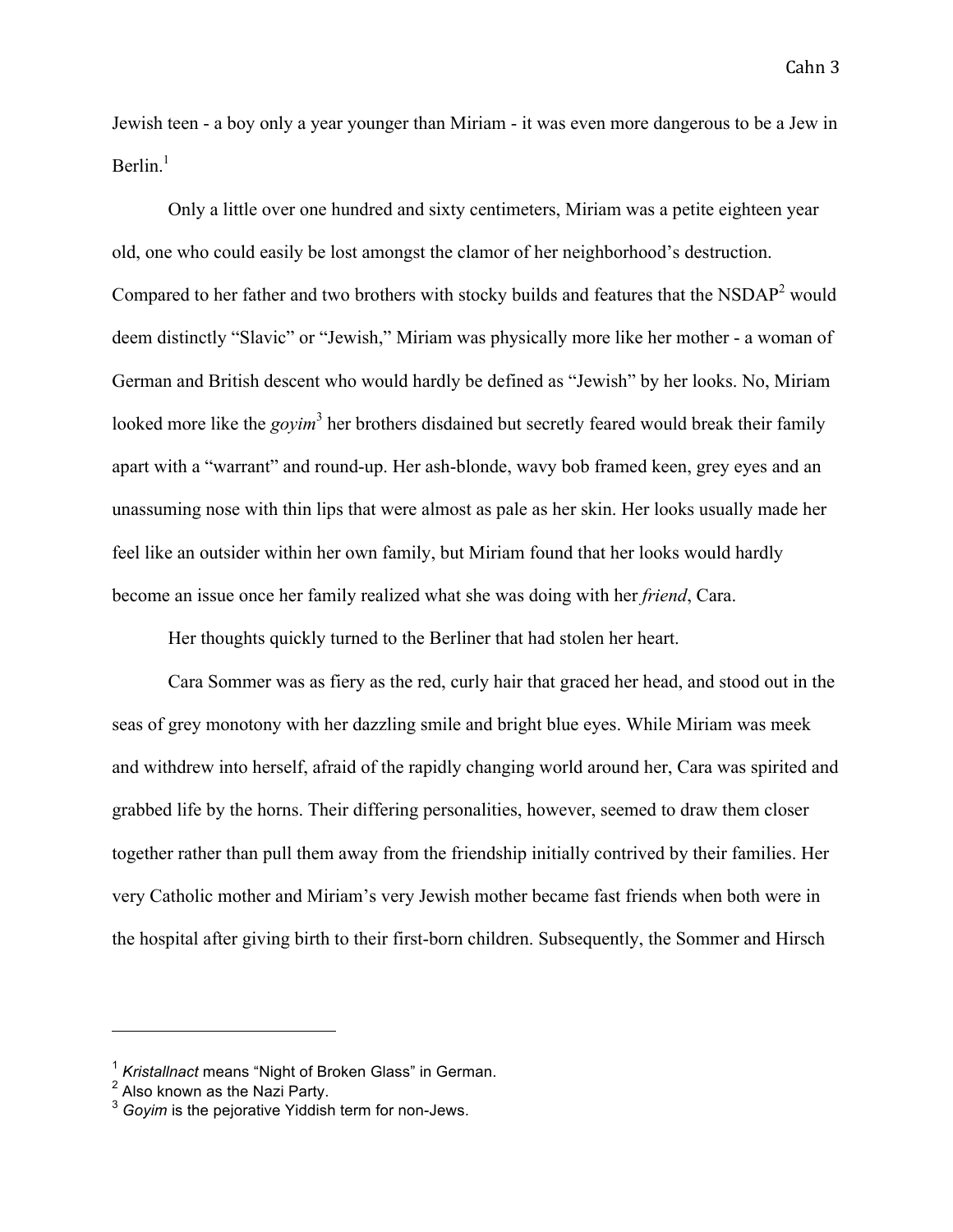families were rather close by the time Miriam was born and Cara followed not a month later. From cradle to grammar school, they would do everything together.

As they both came of age, however, the world began to change and them along with it. The NSDAP gained traction all over Germany as the Germans' national pride was slighted by the Treaty of Versailles and the subsequent poverty the foreign powers foisted upon the German people. Miriam and her older brothers were forced out of German schools and into schools specifically for Jews. While the Sommer family disagreed with the NSDAP's race politics and wanted to maintain their friendship with the Hirsch family, their subsistence in the Third Reich depended on their kowtowing the party line and their loyalty as German citizens. Thus, the Sommers cut their ties with the Hirschs and forbade Cara from interacting with Miriam. But the girls had continued their friendship, secretly meeting in an abandoned apartment building.

Except Cara and Miriam's friendship began to morph into something more. Friendly hugs became desperate embraces, and childish hair ruffling became longing caresses. Innocence gave way to an underlying tension that became more apparent as the girls grew into their teenage bodies. For instead of accepting the advances of the Jewish butcher's boy down the street, Miriam found herself smashing her thin lips to Cara's smiling ones. Kissing Cara was like skipping stones at a pond, upsetting the surface tension but bringing catharsis from the external world. Despite the passage of the Nuremberg Laws and the occurrence of Kristallnact, Cara did not seem to care about the repercussions of their actions, and Miriam was able to overcome her meek and cowardly tendencies, consumed by love for her dauntless Cara.

Pulled from her reverie by Rabbi Baeck's friendly greeting, Miriam realized she had passed her family home and had wandered by the Fasanenstrasse Synagogue - its ruins standing charred and weary, a warning sign that lives could be upended in a heartbeat. She shivered and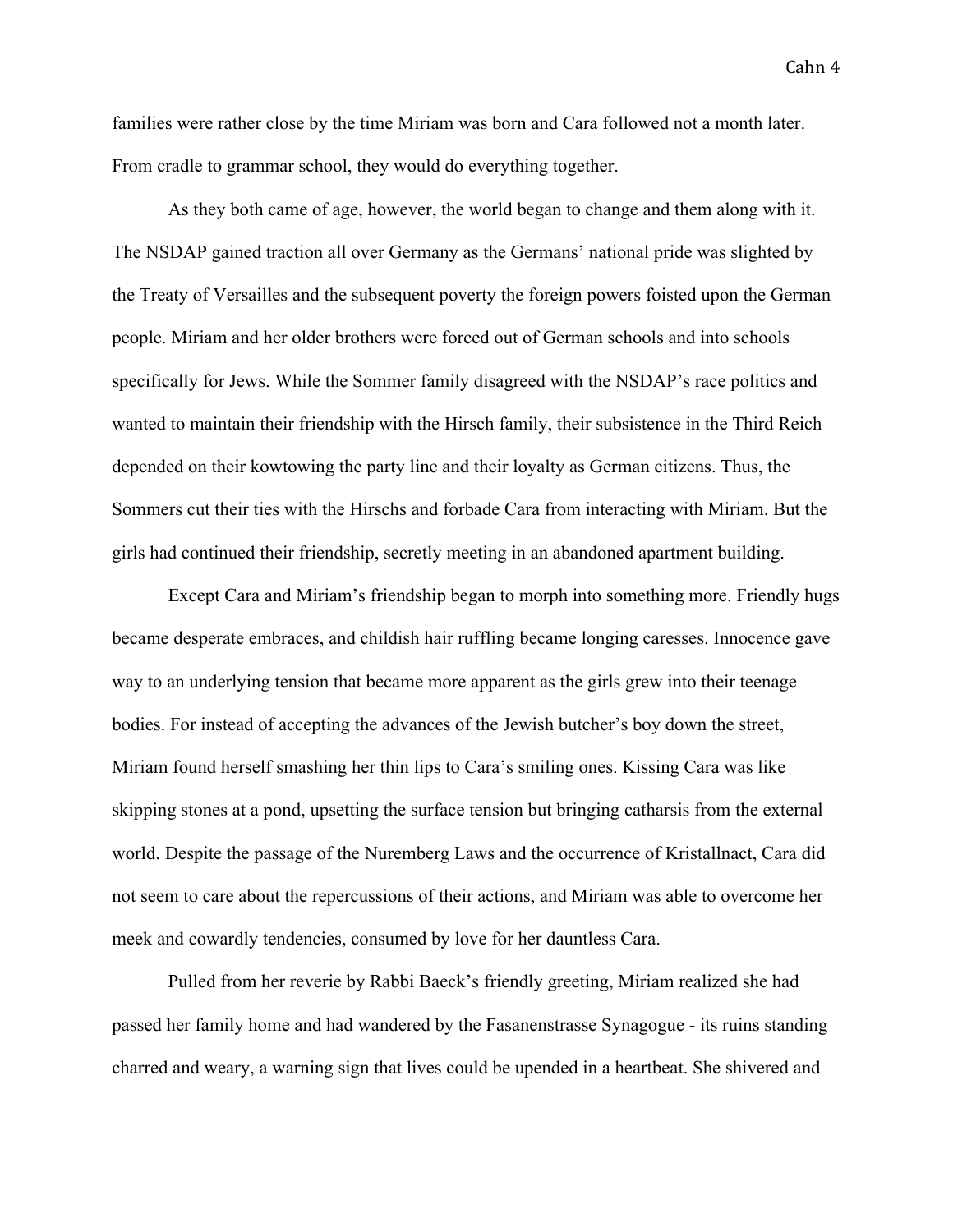doubled back a few blocks until she walked up the steps of her home to unlock the door and found herself in the foyer. Miriam could hear her family shuffling about in the kitchen, packing and preparing to leave Berlin, leave Germany, for an indefinite period of time. Smiling to herself, she waltzed into the kitchen to greet her family and was met by a wall of stony stares.

"Wha-what's wrong?" she uttered timidly, her smile sliding off and giving way to an anxious countenance.

Her father's lips thinned into a stern line and spat, "Frau Sommer phoned us and said she caught her daughter with pictures of you. *Recent* and *improper* pictures of you. How *DARE* you put this family at risk? Her *FATHER* is in the Gestapo! We could be *KILLED*! And it is *VILE*, what you are doing with Cara! Where did this *DISEASE* come from? I knew we shouldn't have let you play sports, and we should have forced you to accept the butcher's boy's marriage proposal! Now, you're *SHTUPPING*<sup>4</sup> a *GIRL*. This is what we get for indulging you! What do you have to say for yourself?"

Miriam cowered for a moment before realizing that Cara could be in trouble. She had to get to Cara. She drew strength from her frantic need to find her lover and forcefully retorted, "I *love* her, Papa, as she loves me! And you can't keep us apart!"

With that declaration, Miriam ran from the room and slammed the front door, her mother's sobs still ringing in her ears. She fled into her neighborhood's desolate streets with little thought to the sun slinking meekly into the horizon, yielding to angry storm clouds gathering above. Her mind was consumed by worry over how her parents would punish her and whether or not Cara was safe.

<sup>4</sup> *Shtupping* is Yiddish for "fornicating."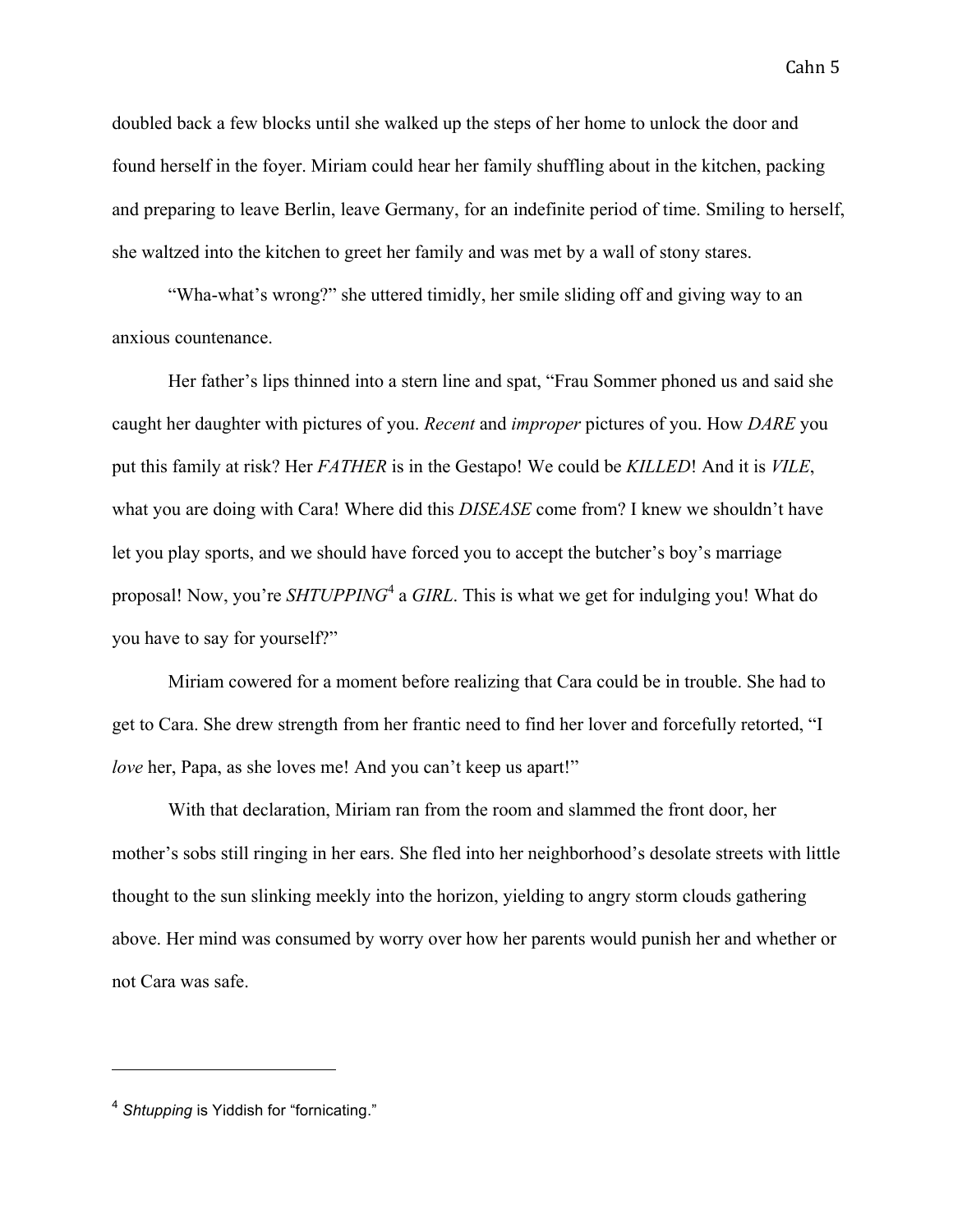Would her parents leave Germany without her? Leave the continent without her? And what would become of Cara? Of herself?

A "*Judensau,"<sup>5</sup> puh*, and *splat* drew Miriam's attention out of her mind and to the outer edges of her periphery: an NSDAP soldier was heckling a *bubbe*<sup>6</sup> and her young, clearly disabled grandson - both dressed in what could only be described as rags. She wanted to stop in her tracks and deflect the officer's attentions away from the elderly woman, who shuffled nervously about as her knuckles turned white from her strong grasp on the child leaning heavily on her for support. But thoughts of Cara bubbled through her anger, and Miriam realized that she would not find Cara if she drew attention to herself so close to curfew. With a bitterness lingering in her suddenly dry mouth, Miriam continued her journey to where she hoped Cara would be: the abandoned apartment building where their friendship turned to fervent love.

Sure enough, Cara was already there, crying softly while wrapping her arms around herself. Miriam rushed over to Cara and hugged her tightly to her small frame, her courage rapidly wearing off with the adrenaline.

"Cara," she whispered with relief into red curls, and Cara weakly nudged out of their tight embrace to meet Miriam's lips with her own.

"Cara," Miriam whispered again, this time her worry seeping into her tone, "we need to get out of here."

"I know," Cara replied, "but where will we go?"

Before Miriam could answer, screeching tires and barking dogs interrupted their moment, and she pushed Cara away from her.

"Run, *meine Liebste*," Miriam pleaded, "It'll be worse if they catch you here with me."

<sup>5</sup> *Judensau* is German for "Jewish pig." It was a popularized term in Nazi Germany.

<sup>6</sup> *Bubbe* is Yiddish for "grandmother."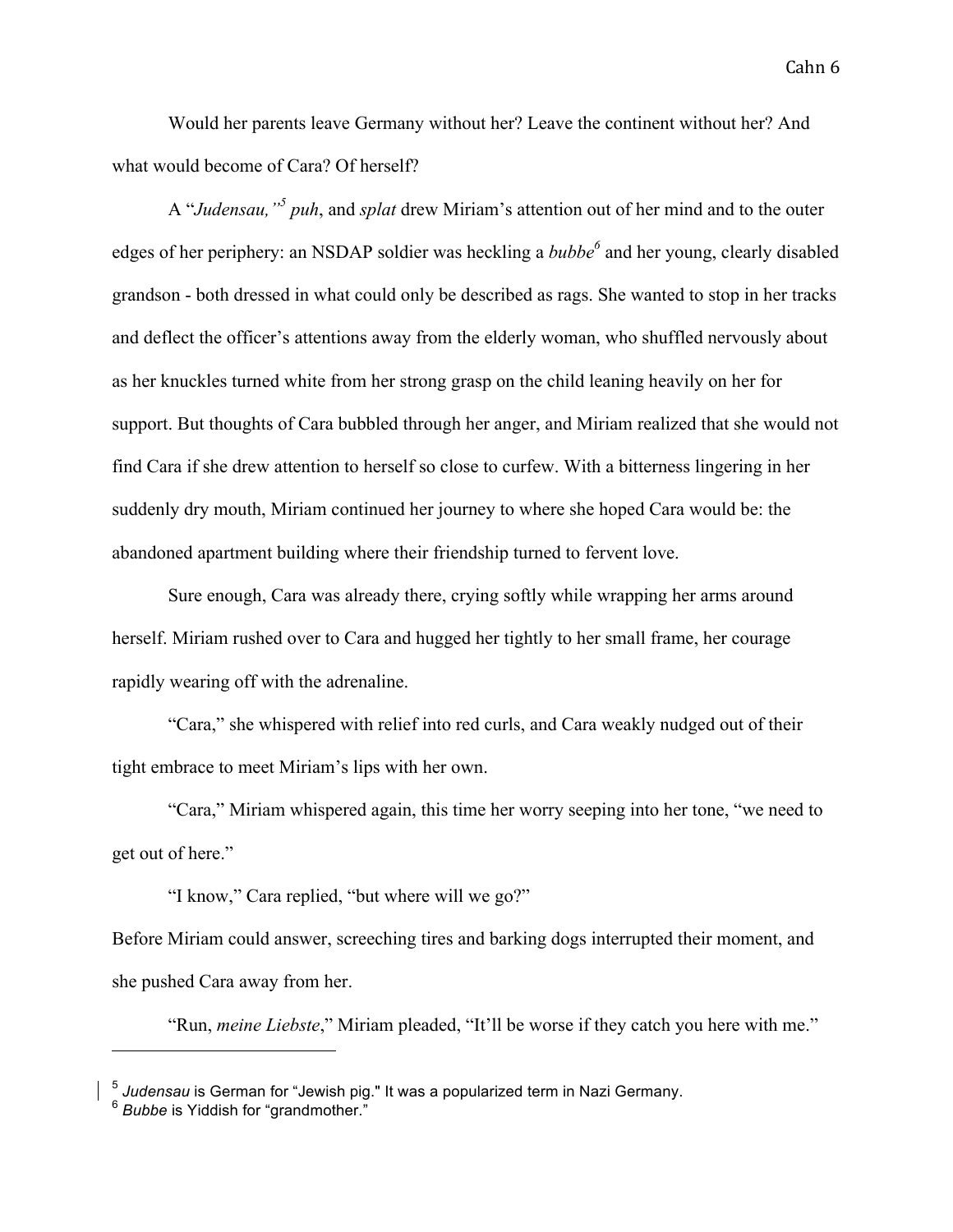With tears streaming down her cheeks, Cara nodded and sobbed, "*Ich liebe dich*, Miri," before she ran out the back door of the building to safety.<sup>7</sup>

Miriam bravely turned to face the giant front doors of the building lobby just as the Gestapo broke through the door - as if it were a toothpick and not the solid wooden door meant to keep brash storms from barging in on unassuming tenants. The ringleader of this particular unit was Dr. Sommer, Cara's father. She hardly recognized Dr. Sommer as he almost blended in with the pack of jeering goose-steppers behind him. The belted, cold grey jacket with matching trousers tucked into iconic black boots and the peaked cap that hid his brown locks framed a jarring image in her mind. Dressed in the garb of her family's greatest fear and enemy, it was hard for Miriam to reconcile Dr. Sommer with the kind man she had seen as a child - the kind man who patched up her knees and playfully ruffled Cara's hair to lightly admonish her for allowing Miriam to fall in the first place. This man appeared to be gone, a cold-hearted cog in the NSDAP's Jew-hating machine.

He smirked at her and said, "You Jews are all the same. Degenerates, the whole lot of you. No wonder your parents squealed like little *Judenschwein*<sup>8</sup> to save their own hides. I hear that someone's been a naughty little girl, defiling Aryan women. By the way where is your victim, *Liebchen*? <sup>9</sup> My daughter? If you tell us where she ran off to, we'll send you to a *better* place."

The other Gestapo crowed in delight, their "pretty," *Aryan* faces twisted in ecstasy. In her mind, Miriam likened them to the rose bushes she would avoid as a youth when playing in the

<sup>7</sup> *Meine Liebste* is German for "my darling" while *Ich liebe dich* is German for "I love you."

<sup>8</sup> German for "Jewish pigs."

<sup>&</sup>lt;sup>9</sup> German for "little girl."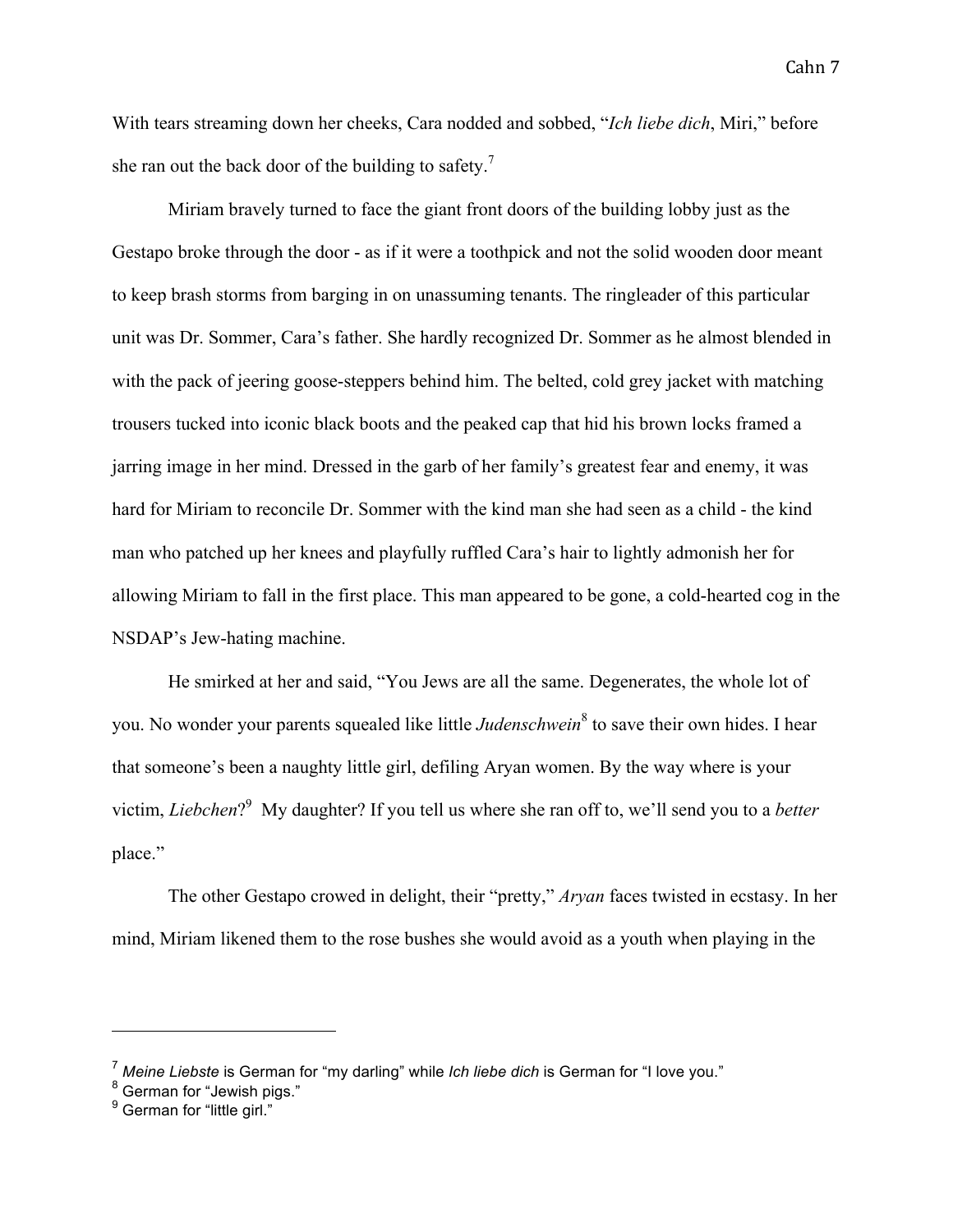local park: the plants' flowers were gorgeous, all sorts of colors, yet the gnarled and thorny branches drew blood if one was foolish enough to cross the bushes.

A Gestapo operative - to Dr. Sommer's left - giggled shrilly, and Miriam turned from her childhood memories to scowl.

"*Jah*! A *better* place!" he sneered enthusiastically.

Indignant anger frothed within Miriam, and she opened her mouth to tell Dr. Sommer where he could stick his shiny black boots when she noticed the sorrowful regret in his eyes, noticed his almost imperceptible nervous tick of the lips that he'd always had when trying to seriously discipline his beloved daughter. She then knew that Dr. Sommer did not want to do this, that his little speech was an act for those watching. He was still the kind man who patched up scrapes, couldn't truly discipline his children, and would probably go home that night and cry into the bundle that was his newborn son - hoping that his son would never have to do what he was doing to Miriam now. Because despite the vehemently violent reaction to homosexuality in the Third Reich, Dr. Sommer could never deny his daughter anything and had always seen Miriam as a second daughter before circumstances forced him to choose between remaining friends with the Hirschs and keeping his family alive.

So Miriam did the only thing she felt she could do in her situation: she gathered her courage, surreptitiously winked at Dr. Sommer, and audaciously declared, "I will not give up her location." Dr. Sommer smiled, apologies written in his eyes, and turned to the other Gestapo.

"Seize her."

And with those words, she crumpled to the ground, her bravado lost as boots made contact with her face and harsh hands roughly grabbed her wrists.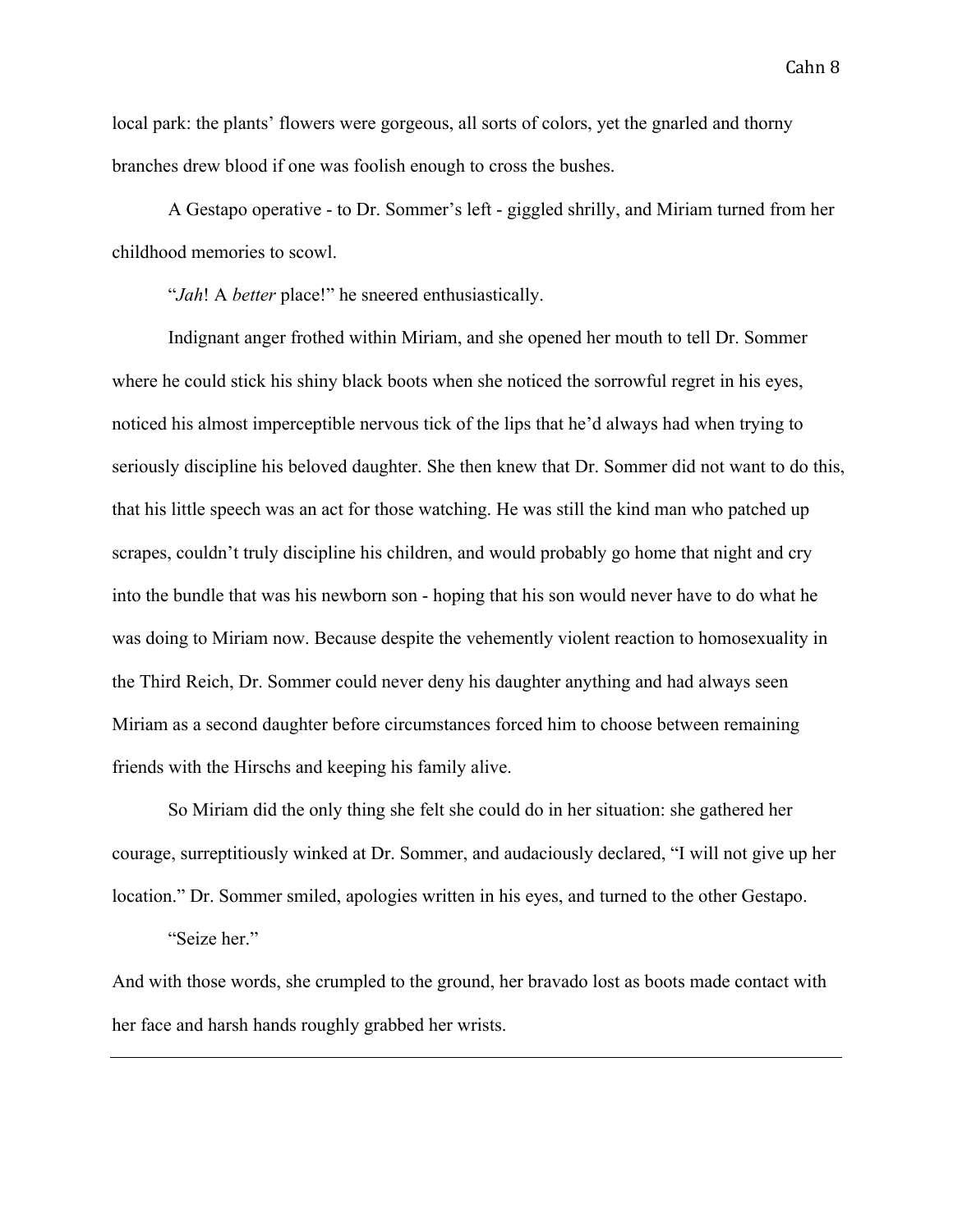### *One and a half weeks later...*

It had been days, perhaps weeks, since she'd felt anything besides the sealed wooden wall of the cattle car and human decay. Miriam could not tell who was alive and who was dead as the light from the car's few windows was blocked with human bodies packed in like sardines. The stench of waste and death permeated throughout the cattle car, but at least the children had stopped crying - whether it was because they had run out of tears or because they had succumbed to their hunger or asphyxiation was unclear.

When she had initially woken up in this cartload, disoriented and battered, Miriam was surrounded by people she vaguely knew. The Jewish butcher down the street - what was his name? Bauer? Bauman? Perhaps it was Behr? - and his family were there, and the *bubbe* she had seen on the street earlier was there with her disabled grandson. He was sobbing into her ratty shawl, and the *bubbe* could only rub the top of his head with her frail hands, her eyes closed and face uplifted as she muttered prayers under her breath to anyone who would listen… could listen. The sobs, curses, prayers, and hysterical questions formed an impenetrable cacophony, or so Miriam thought until she heard a high-pitched wail pierce the din.

But surely not…

That couldn't be…

Miriam pushed the palms of her hands into her ears, trying to dull the unforgiveable sound of a baby crying. She had thought she was the youngest in the transport, had thought that the NSDAP would spare the innocent and defenseless. Tears forged trails down her deeply scratched cheeks, the saltiness stinging the fresh wounds. And so Miriam cried until she managed to pull her limbs to her bruised chest and curl into a fetal position along the side of her prison, the lack of fresh air wearing away at her consciousness until her eyes shut.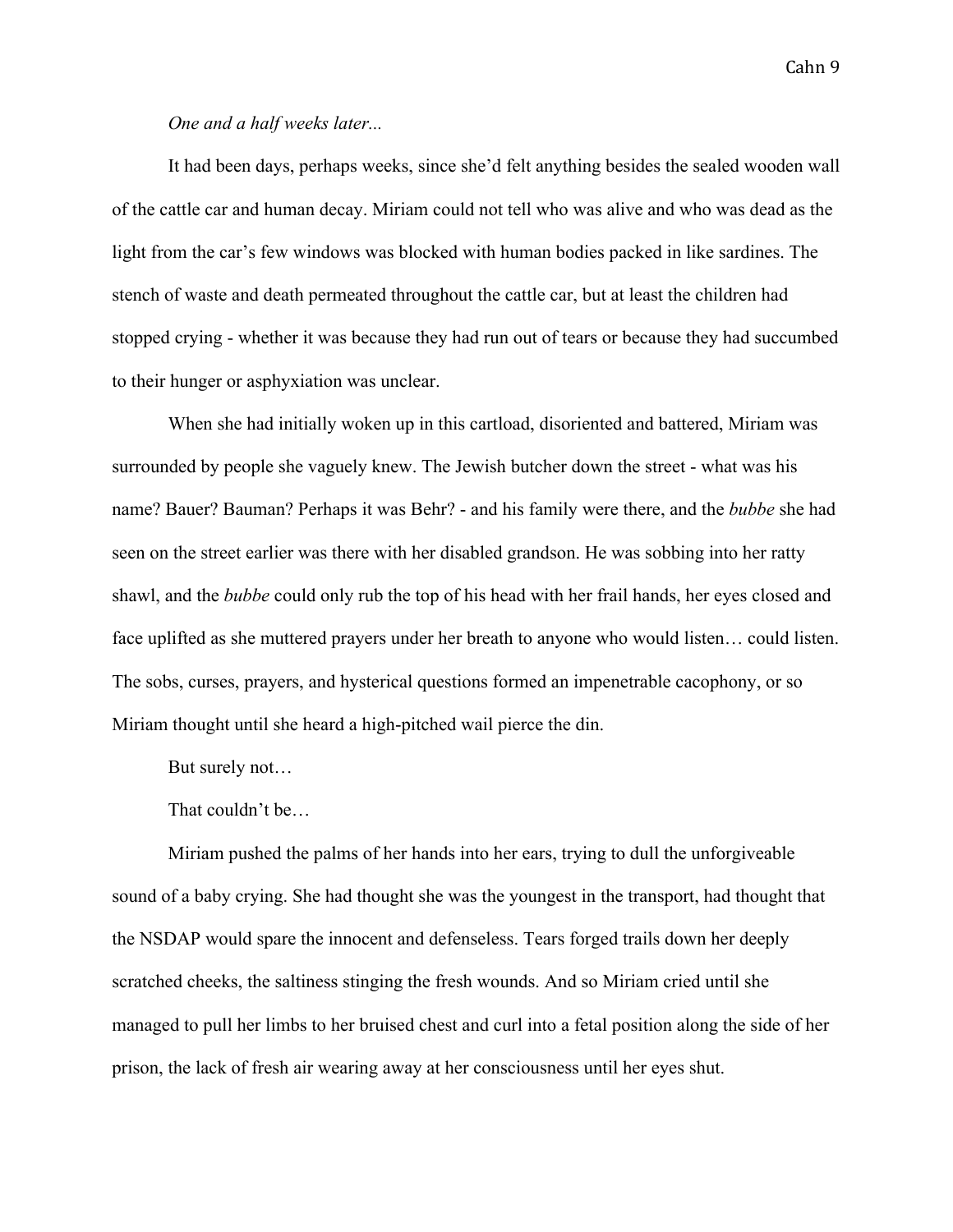Her days passed with bouts of unwanted consciousness and longer stretches of blessed unconsciousness, the darkness eating away at her willingness to see the horrors around her. While Miriam could not escape the cattle car, she could shut her eyes and imagine smiling, luscious lips, clear blue eyes, and flaming red curls. Her lover's name was constantly on her lips when she slept, and Miriam dreamt of frolicking through golden fields with Cara, light and carefree melodies floating through the crisp air. The sun filtered through Cara's locks, as if she had a fiery halo, was an angel. She also dreamt of her family, happily singing and gathering round their kitchen table to eat their *Shabbat*<sup>10</sup> dinner. But the joyous scene turned to one of pain as the room spontaneously became embroiled in flames and Miriam's lungs filled with smoke, the food ash in her mouth as she relapsed into reality and remembered her parents' betrayal.

Miriam woke up with a jolt as the train came to a stop.

She had no idea how long they had been in this cartload, but she was relieved at the prospect that this may be the final stop. The previous times the train had stopped, the operators had not let its unwilling passengers off the train, leaving for indefinite periods of time and coming back when it suited them.

A gasp brought Miriam's attention to the present, and she opened her eyes only to be blinded by… light.

The cart's sturdy, wooden door was open.

People in striped uniforms began to grab Miriam's "travel companions" and push them forcefully from the train until they pulled her from her prison, pushing her to the ground with the others. Miriam's senses were promptly overloaded with the sharp sunlight, the biting cold

<sup>10</sup> *Shabbat* is Hebrew for "sabbath."